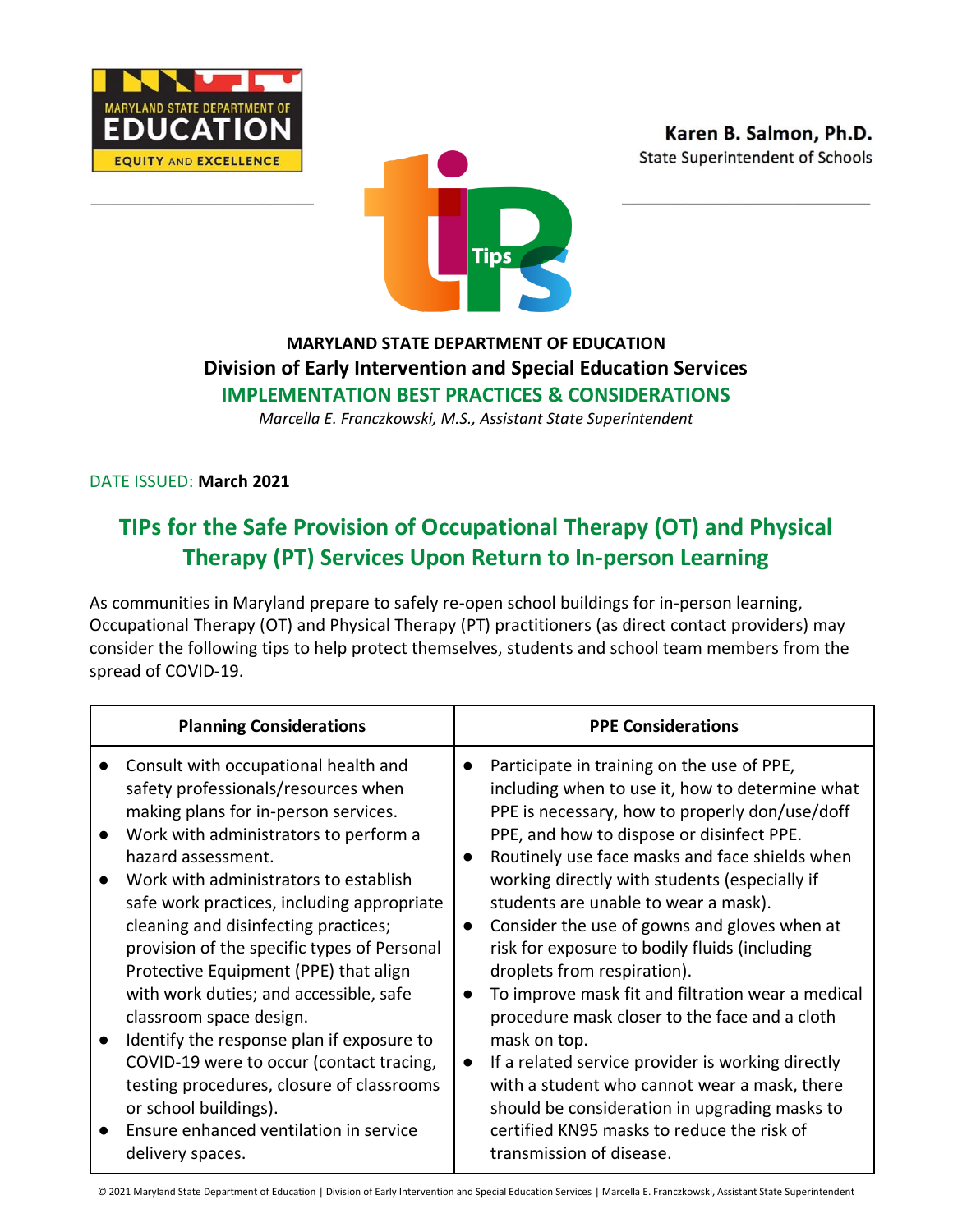### **Maryland State Department of Education**

**Division of Early Intervention and Special Education Services**

*TIPs for the Safe Provision of Occupational Therapy (OT) and Physical Therapy (OT) Services Upon Return to In-person Learning*

| <b>Other Safety Considerations</b>                                                                                                                                                                                                                                                                                                                                                                                                                                                                                                                                                                                                                                                                                                                                                                                                                                                                                                                                                                                                                                                                                          | <b>Considerations When Visiting Multiple</b><br><b>Locations</b>                                                                                                                                                                                                                                                                                                                                                                                                                                                                                                                                                                                                                                                                                                                                                                                              |
|-----------------------------------------------------------------------------------------------------------------------------------------------------------------------------------------------------------------------------------------------------------------------------------------------------------------------------------------------------------------------------------------------------------------------------------------------------------------------------------------------------------------------------------------------------------------------------------------------------------------------------------------------------------------------------------------------------------------------------------------------------------------------------------------------------------------------------------------------------------------------------------------------------------------------------------------------------------------------------------------------------------------------------------------------------------------------------------------------------------------------------|---------------------------------------------------------------------------------------------------------------------------------------------------------------------------------------------------------------------------------------------------------------------------------------------------------------------------------------------------------------------------------------------------------------------------------------------------------------------------------------------------------------------------------------------------------------------------------------------------------------------------------------------------------------------------------------------------------------------------------------------------------------------------------------------------------------------------------------------------------------|
| Use physical barriers when possible.<br>Maintain social distancing of six feet whenever<br>possible.<br>Limit occupancy in service delivery spaces and<br>$\bullet$<br>offices.<br>Whenever possible, use outdoor spaces for<br>intervention.<br>Practice frequent hand washing and carry<br>hand sanitizer. Both the related service<br>provider and the student should wash hands<br>before and after direct contact.<br>Minimize instances of grouping or co-treating<br>$\bullet$<br>students. If grouping is necessary, avoid mixing<br>cohorts of students.<br>Minimize the sharing of materials and/or<br>equipment. If sharing of materials is absolutely<br>necessary, make sure that appropriate<br>cleaning protocol is maintained.<br>Limit hallway movement of groups of<br>$\bullet$<br>students.<br>When unable to maintain six feet distance<br>from a student, consider limiting direct contact<br>to a cumulative of 15 minutes over a 24-hour<br>period.<br>Launder work clothes after each use in the<br>warmest appropriate water setting and dry<br>completely.<br>Carry an extra mask when possible. | Consider to what extent virtual services<br>can augment in-person services to<br>minimize contact between schools.<br>Minimize the number of classrooms and/or<br>$\bullet$<br>schools visited per day.<br>Practice good hand hygiene before, during<br>and after visiting each location.<br>Clean and disinfect materials and/or<br>equipment between each use; use<br>disposable items or items designated for<br>single student use when possible.<br>Clean and disinfect personal vehicles'<br>$\bullet$<br>commonly touched surfaces after visiting<br>each site and at least once per day.<br>NOTE: The information presented is based on<br>the most recent CDC resources effective<br>2/19/21. Please stay informed of updates as<br>decisions are made decisions about safe<br>practices.<br>The Maryland State Steering Committee for OT/PT School- |
|                                                                                                                                                                                                                                                                                                                                                                                                                                                                                                                                                                                                                                                                                                                                                                                                                                                                                                                                                                                                                                                                                                                             | <b>Based Programs</b>                                                                                                                                                                                                                                                                                                                                                                                                                                                                                                                                                                                                                                                                                                                                                                                                                                         |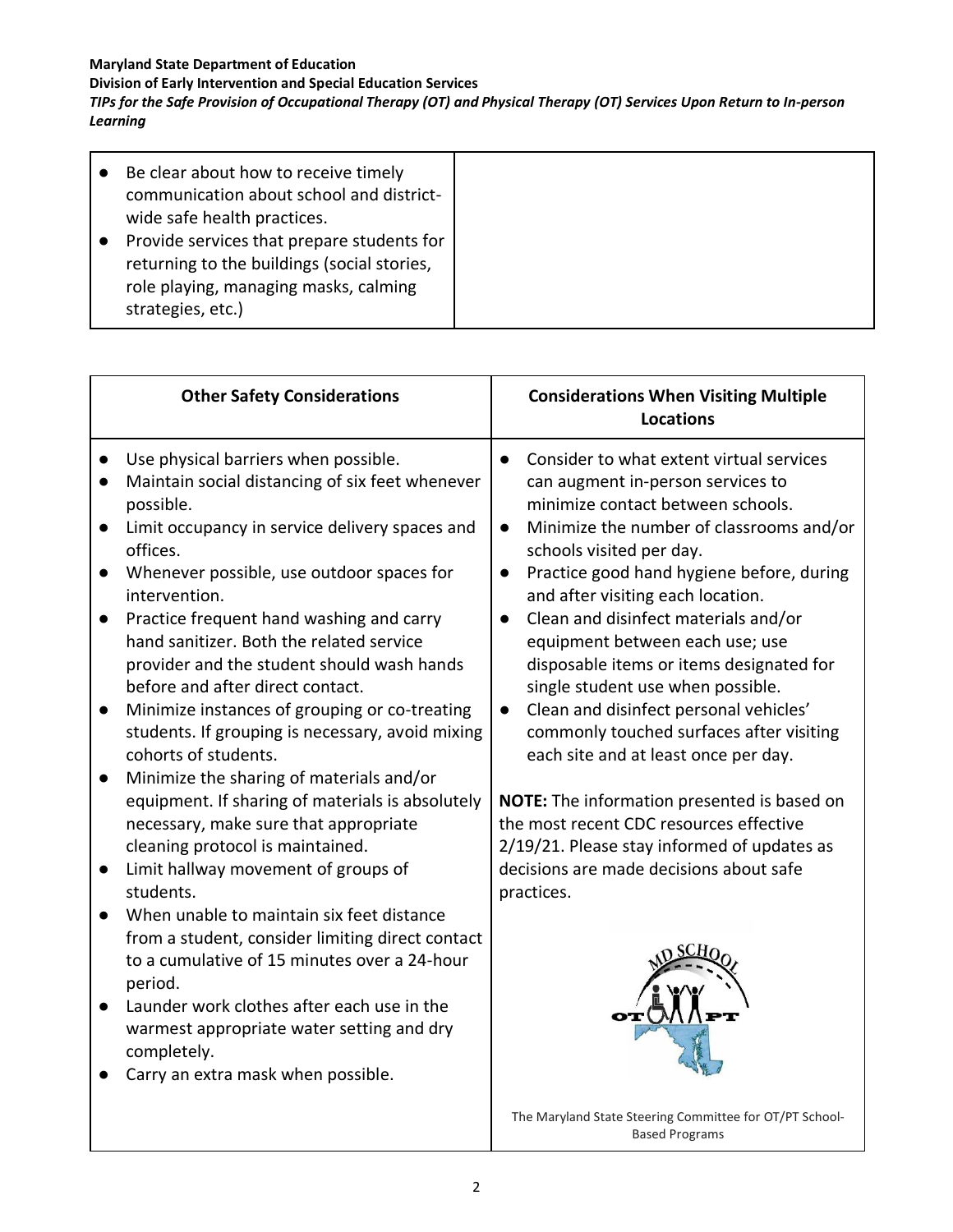**Maryland State Department of Education Division of Early Intervention and Special Education Services** *TIPs for the Safe Provision of Occupational Therapy (OT) and Physical Therapy (OT) Services Upon Return to In-person Learning*

## **RESOURCES**

Improve the Fit and Filtration of Your Mask to Reduce the Spread of COVID19, 2/17/21 <https://www.cdc.gov/coronavirus/2019-ncov/prevent-getting-sick/mask-fit-and-filtration.html>

Operating schools during COVID-19: CDC's Considerations, 1/8/2021. <https://www.cdc.gov/coronavirus/2019-ncov/community/schools-childcare/schools.html>

### **Strategies for Protecting K-12 School Staff from COVID-19, 1/4/2021.**

**<https://www.cdc.gov/coronavirus/2019-ncov/community/schools-childcare/k-12-staff.html>**

**Guidance for Direct Service Providers, 12/20/2020. [https://www.cdc.gov/coronavirus/2019](https://www.cdc.gov/coronavirus/2019-ncov/hcp/direct-service-providers.html) [ncov/hcp/direct-service-providers.html](https://www.cdc.gov/coronavirus/2019-ncov/hcp/direct-service-providers.html)**

Considerations for K-12 Schools: Readiness and Planning Tool [https://www.cdc.gov/coronavirus/2019-ncov/downloads/community/School-Admin-K12-readiness](https://www.cdc.gov/coronavirus/2019-ncov/downloads/community/School-Admin-K12-readiness-and-planning-tool.pdf)[and-planning-tool.pdf](https://www.cdc.gov/coronavirus/2019-ncov/downloads/community/School-Admin-K12-readiness-and-planning-tool.pdf)

Return to School Post COVID-19 Closure Considerations for Students with Disabilities and Special Healthcare Needs, 7/23/2020. [https://higherlogicdownload.s3.amazonaws.com/NASN/3870c72d](https://higherlogicdownload.s3.amazonaws.com/NASN/3870c72d-fff9-4ed7-833f-215de278d256/UploadedImages/PDFs/2020_07_23_Considerations_for_Post_COVID_Return_to_School_for_Students_with_Disabilities_and_Special_Healthcare_Needs.pdf)[fff9-4ed7-833f-](https://higherlogicdownload.s3.amazonaws.com/NASN/3870c72d-fff9-4ed7-833f-215de278d256/UploadedImages/PDFs/2020_07_23_Considerations_for_Post_COVID_Return_to_School_for_Students_with_Disabilities_and_Special_Healthcare_Needs.pdf)[215de278d256/UploadedImages/PDFs/2020\\_07\\_23\\_Considerations\\_for\\_Post\\_COVID\\_Return\\_to\\_Sch](https://higherlogicdownload.s3.amazonaws.com/NASN/3870c72d-fff9-4ed7-833f-215de278d256/UploadedImages/PDFs/2020_07_23_Considerations_for_Post_COVID_Return_to_School_for_Students_with_Disabilities_and_Special_Healthcare_Needs.pdf) ool for Students with Disabilities and Special Healthcare Needs.pdf

COVID-19 Guidance for Maryland Schools, 1/7/2021, [https://governor.maryland.gov/wp](https://governor.maryland.gov/wp-content/uploads/2021/01/MD-School-Reopening-Guidance-1.23.21.pdf)[content/uploads/2021/01/MD-School-Reopening-Guidance-1.23.21.pdf](https://governor.maryland.gov/wp-content/uploads/2021/01/MD-School-Reopening-Guidance-1.23.21.pdf)

Physical Education Together Guidelines for Temporary Modifications to Physical Education Programs in Maryland Public Schools, 11/2/20

[http://www.marylandpublicschools.org/about/Documents/DCAA/PE/Physical-Education-](http://www.marylandpublicschools.org/about/Documents/DCAA/PE/Physical-Education-Together.pdf)[Together.pdf](http://www.marylandpublicschools.org/about/Documents/DCAA/PE/Physical-Education-Together.pdf)

How Do I Set Up My Classroom: A CDC Guide for Teachers, 12/29/20? [https://www.cdc.gov/coronavirus/2019-ncov/downloads/community/schools](https://www.cdc.gov/coronavirus/2019-ncov/downloads/community/schools-childcare/How_Do_I_Set_Up_My_Classroom.pdf)[childcare/How\\_Do\\_I\\_Set\\_Up\\_My\\_Classroom.pdf](https://www.cdc.gov/coronavirus/2019-ncov/downloads/community/schools-childcare/How_Do_I_Set_Up_My_Classroom.pdf)

HHMEA's Autism Resource Central, Social Stories for Young & Old on COVID-19 <https://www.autismresourcecentral.org/social-stories-for-young-and-old-on-covid-19/>